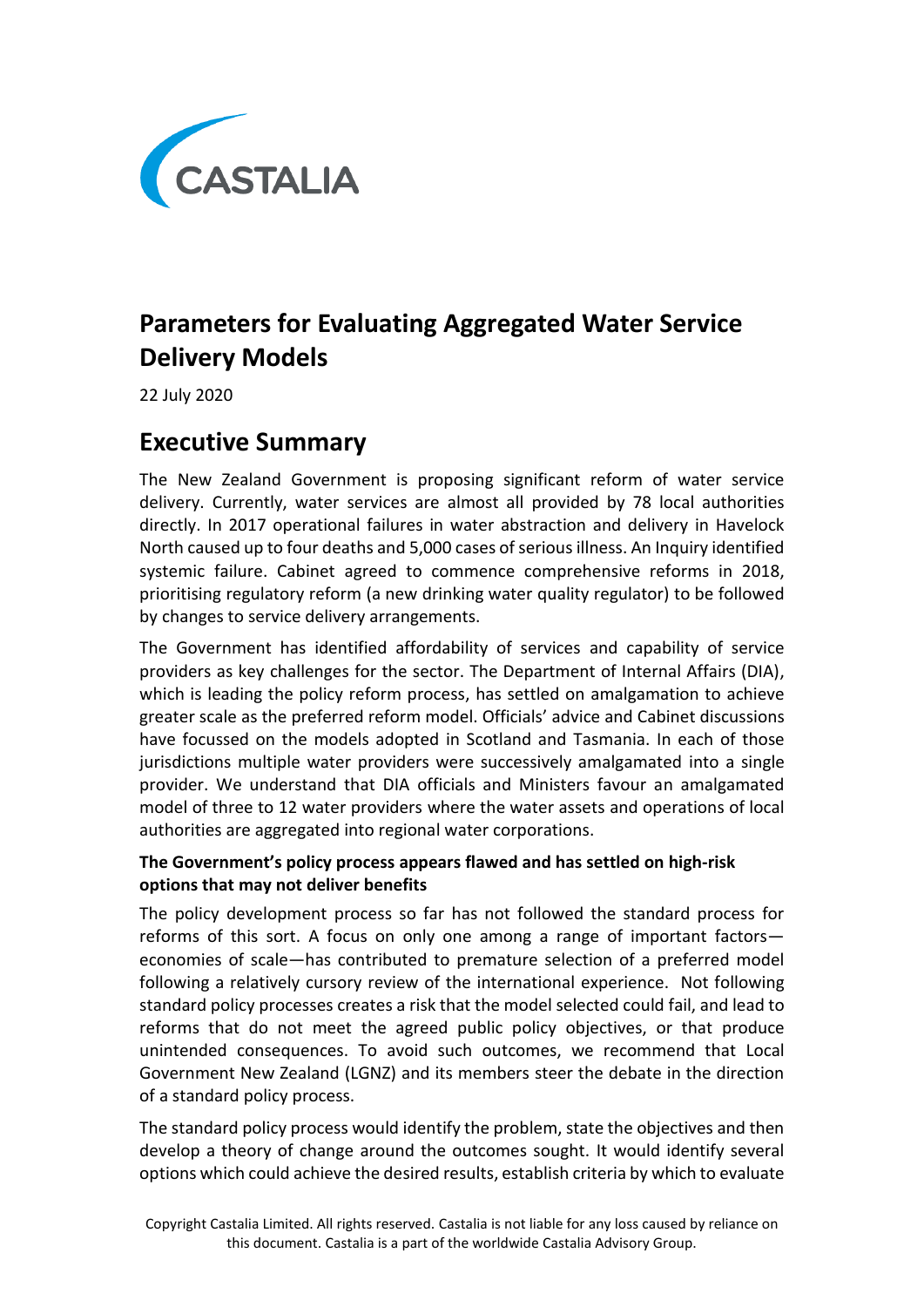the options, and involve stakeholders to develop a consensus on the option best suited to the country's needs.

We recommend the following six parameters to inform choices between institutional forms:

- Does the model achieve economies of scale and scope?
- Is the water delivery service accountable to customers?
- Does the model improve competence of management and operations?
- Are providers able to reliably raise the finance needed for investment?
- Are incentives aligned with objectives?
- Will the model be flexible and adapt to change and new information?

## **Economies of scale and scope**

Economies of scale generally exist in natural monopolies because unit costs tend to fall as the firm's production increases. However, economies of scale in water services need to be carefully examined. Caution is especially warranted when examining evidence of economies of scale in water services to find cost savings as a reason for amalgamation.

Economies of scope are also less clear cut with water services. Economies can exist where water services are provided alongside other services (such as with many council water services currently).

## **Accountability of water delivery services to customers and communities**

Accountability to customers and communities is important to ensure the water services are provided at the desired quality and cost level. Institutional structuring options provide varying degrees of accountability. These include municipal democratic control, regulation, corporatisation and direct ownership.

## **Improvements in competence of management and operations**

Competent and sophisticated management and operations is essential to safe and efficient water services. There are various ways of achieving this including scale, competition, regulation, outsourcing and competition.

## **Reliable access to finance for investment**

Water providers need access to adequate finance for investment needs. Various barriers currently exist preventing water services in New Zealand from efficiently financing investment. Overseas institutional models avoid these barriers through revenue financing, and stand-alone corporate structures.

## **Alignment of incentives with objectives**

Incentive alignment is important for the short- and long-term. More care is required to align the incentives of management and those charged with governance with the public policy objectives over the long-term. Regulatory and institutional design support incentive alignment to varying degrees.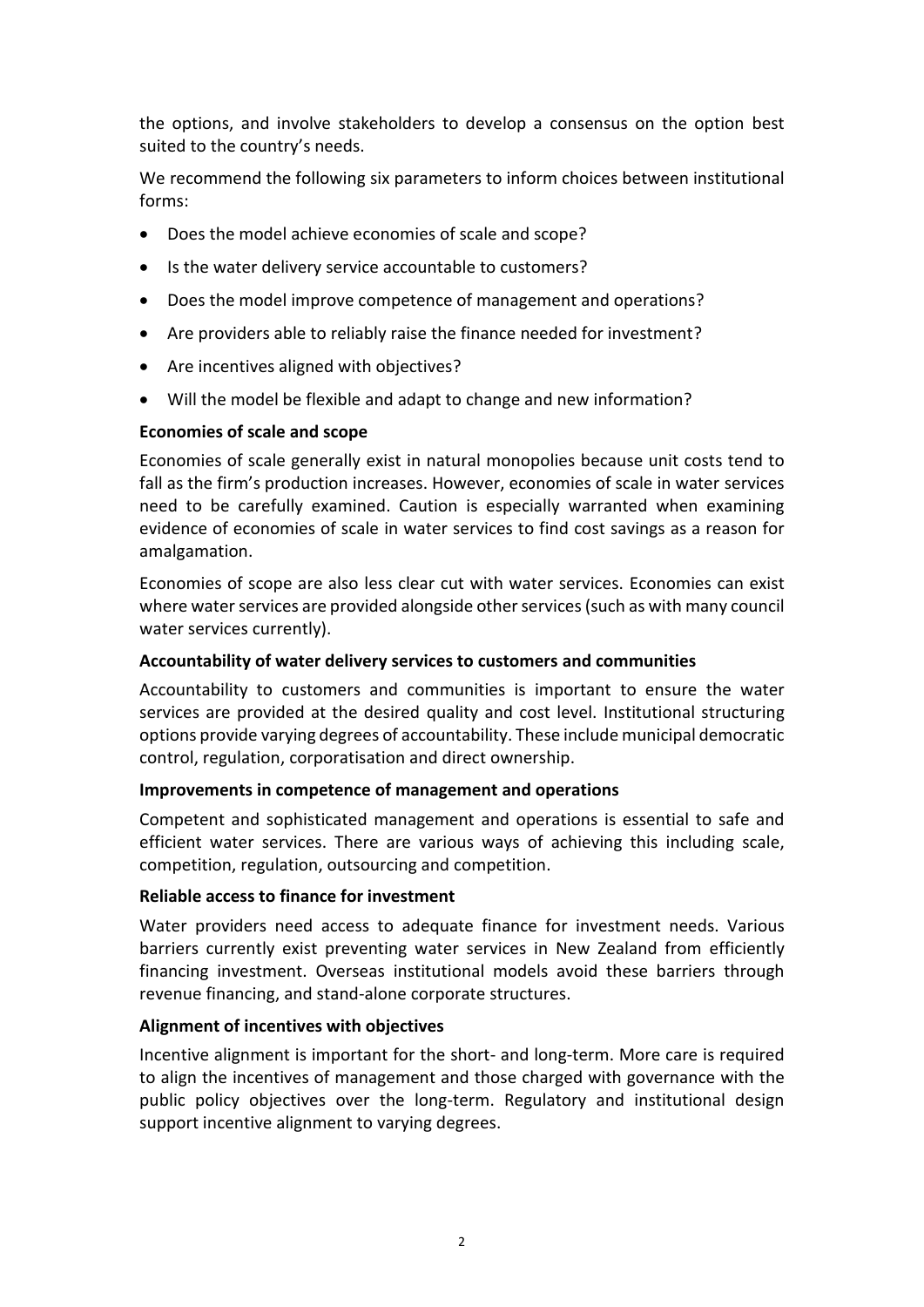### **Flexibility and adaptability to change and new information**

Water services involve expensive, long-lived assets that require long-term investment and stewardship. Nevertheless, water services need to be flexible and adapt to change and emerging new information, such as changes in customer preferences, society's expectations and growth. Institutional design can help preserve this flexibility.

#### **Castalia team**

You asked us to provide more information on our Castalia experts working on this assignment. David Ehrhardt is one of the world's leading experts on water utility structuring and regulation. He has advised clients over a 25 year career on significant regulatory and institutional reform projects in New Zealand (with Watercare), England, Australia (Melbourne and Tasmania), South Africa (Cape Town), Oman, and many other countries. David is Castalia's CEO and is based in Washington, DC. Dylan James has more than 20 years of experience as a regulatory, policy, and strategy specialist, and has advised on major institutional reform projects for water in New Zealand, the Pacific and Middle East. Andreas Heuser has over 15 years' experience as a legal, policy and economic advisor to governments and infrastructure investors, specialising in institutional economics. Erwin Ricketts has experience in economic, regulatory, and machinery of government issues. Biographies are in Appendix A.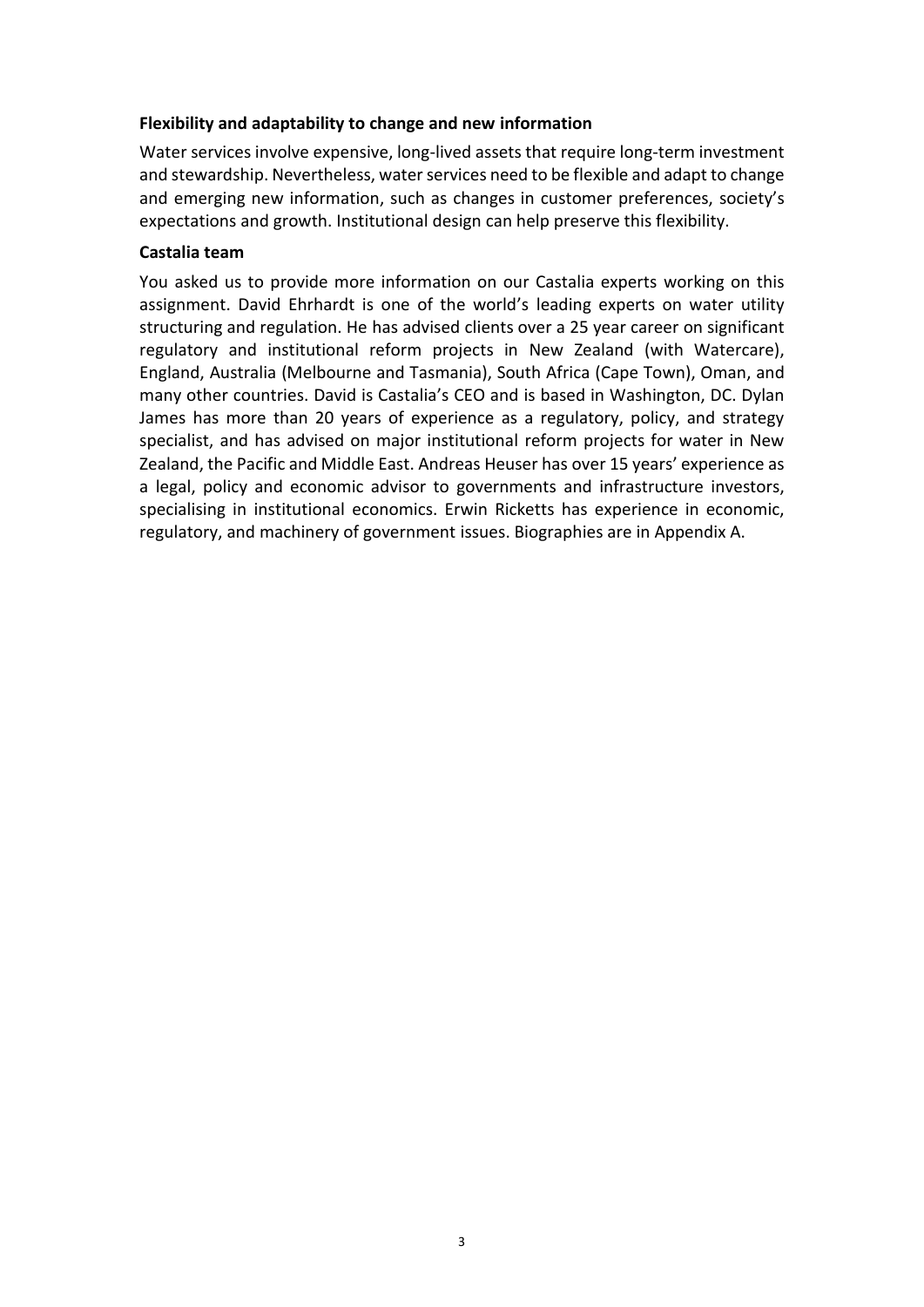## **1 Introduction**

Cabinet has decided to develop options to reform New Zealand's drinking, waste and stormwater ("three waters") service delivery and funding system. Amalgamation along the lines of the experience in Scotland (Scottish Water) or Tasmania (TasWater) is Government officials' preferred option.

LGNZ is engaged in discussions and policy development with its members and the central Government on these reforms. LGNZ expects to participate directly in the Government's policy development steering group with the Department of Internal Affairs that will develop the reform options.

LGNZ engaged Castalia to assist it to better understand the key parameters for three waters reform, drawing on Castalia's international experience.

This note presents key parameters that we recommend be used in evaluating amalgamation and other reform options. These parameters are based on analysis of the reform objectives (section 2), the Government's preferred model and the policy process followed so far (section 3). The parameters themselves are presented in section 4. Appendix A presents biographical sketches of the Castalia experts responsible for this report.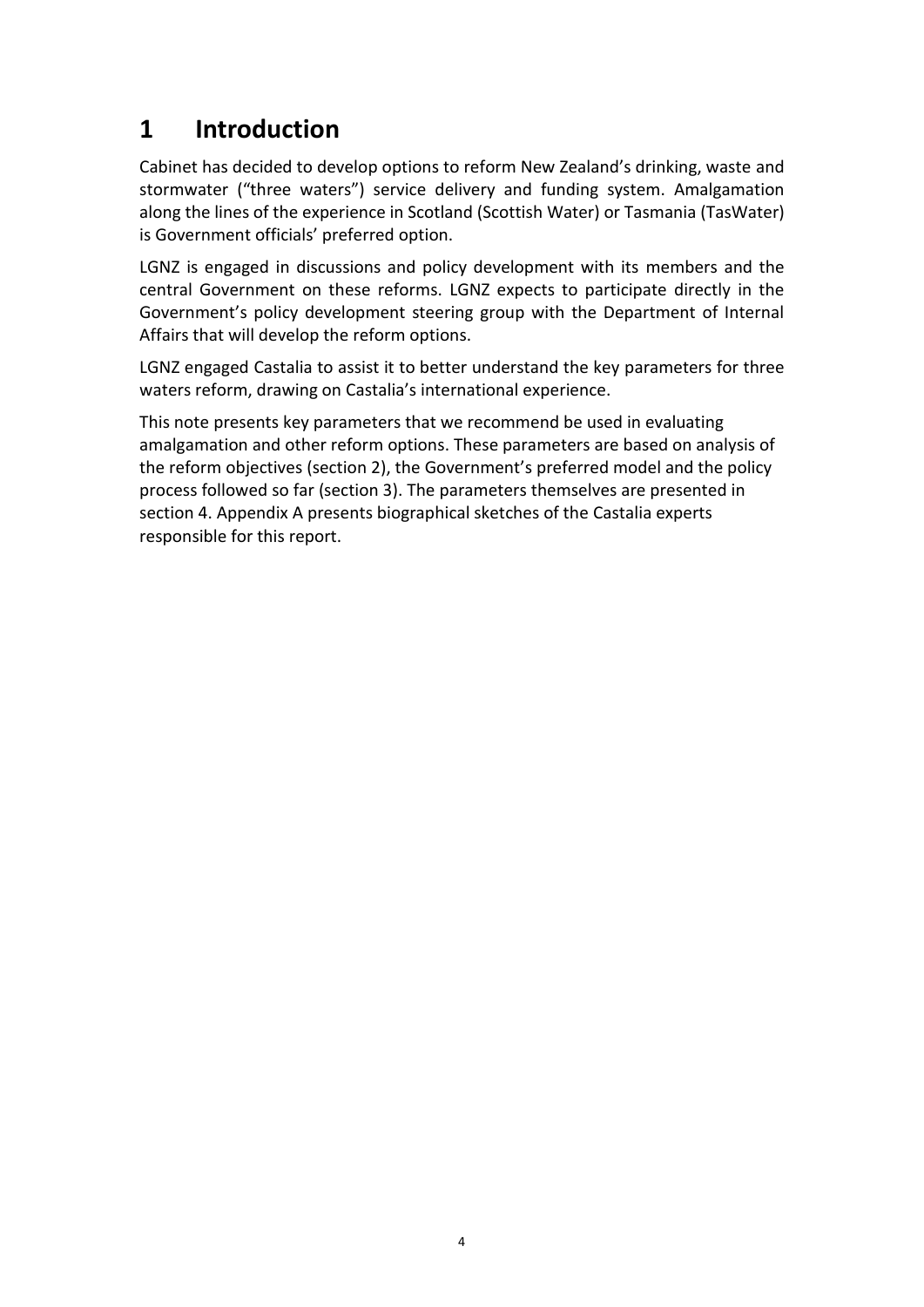## **2 Reform Objectives for Water Services**

Stakeholders have set out various objectives for the reforms:

## **Cabinet's objectives for water reform**

Cabinet<sup>1</sup> identified seven objectives, namely:

- Improve safety and quality of water services and environmental performance of wastewater and stormwater systems
- Ensure New Zealanders have equitable access to affordable three waters services
- Improve coordination of resources and unlock strategic opportunities for larger scale infrastructure
- Increase resilience of three waters services to short- and long-term risks
- Improve financial sustainability of three waters services
- Address affordability and capability challenges faced by small suppliers and councils
- Improve transparency and accountability of costs and performance.

## **LGNZ has particular objectives for the reform process**

LGNZ advised us that the local government's objectives are fourfold:

- Aggregated water entities remain governed by community preferences, interests and needs, being the ultimate equity holders of the three waters assets
- Transition to a new regime is as smooth as possible
- Any new model improves the allocative efficiency in the overall system as well as responsiveness to change in the urban environment
- Impact on local government is considered and, where necessary, remedied.

## **Single overarching objective can improve clarity when assessing options**

The Cabinet and LGNZ objectives are useful for setting out the specific things that have motivated the desire for reform (for example, drinking water safety and improving access to lowest-cost finance) or which must not be lost in the reform process (for example, community responsiveness, financial wellbeing of local authorities).

Numerous discrete objectives can lead to confusion. We therefore also suggest a single overarching objective that is consistent with and encompasses the numerous objectives of Cabinet and LGNZ. This is:

*Provision of safe, resilient, reliable, and customer responsive water services, at least cost.*

 $1$  Cabinet Paper, 28 January 2020, "Three waters service delivery and funding arrangements: approach to reform, Office of the Minister of Local Government"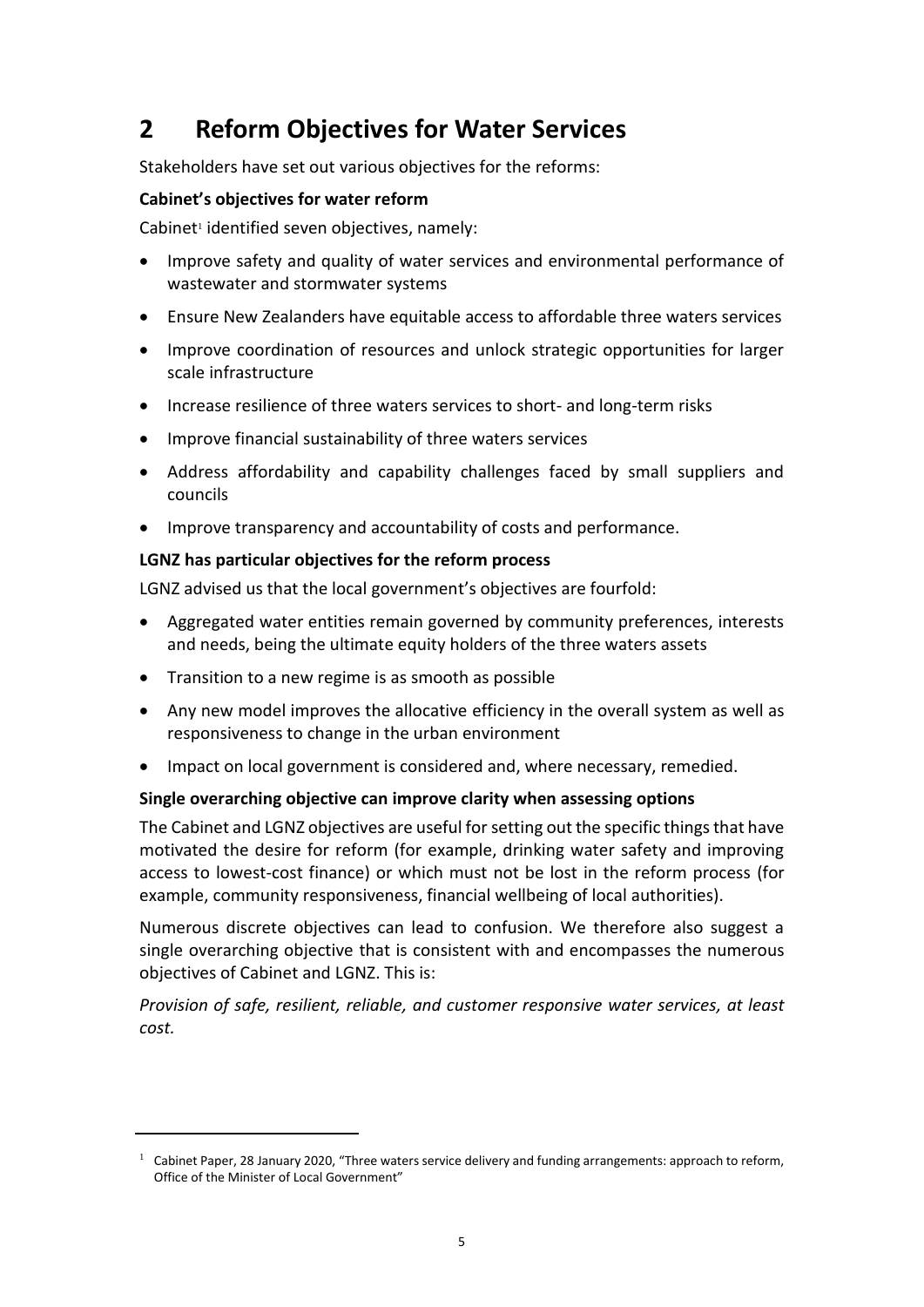# **3 Government's Preferred Model and Process Creates Risks**

The Government appears to have settled on a preferred option of aggregating water operations of local authorities into new autonomous statutory corporations with responsibility for water services across a region. The new corporations would be owned by the local authorities that make up the region. Shareholding would probably be based on assets currently owned by the constituent local authorities, adjusted for factors such as population. Each corporation would have a board, members of which would be selected for relevant professional competence. The reforms also envisage creation of a national drinking water safety regulator (Taumata Arowai) to enforce standards. Regulatory arrangements for pricing and other aspects of quality regulation have not yet been decided.

## **Government appears already settled on amalgamation and potential benefits of scale**

DIA, which is leading the policy process, has identified greater scale and amalgamation as a preferred delivery model. Officials' advice, research and analysis, and Minister's attention, has centred on the Scottish Water model and TasWater reforms. In Scotland all water services have been amalgamated under a single utility, following successive amalgamation processes from the 1940s when up to 210 drinking water organisations were rationalised to the relevant local authorities to provide water. In the 1990s water services were merged into three regional public service providers. In 2002, the three providers were merged into one corporation: Scottish Water. Tasmania has also undergone considerable consolidation. Prior to 2009, 29 councils provided water services. Reforms led to three regional water corporations from 2009 to 2013 and a shared services provider. These were merged into a single state-wide entity (TasWater) in 2013.

## **Government risks carrying out poor policy process**

By focussing on a particular criterion (scale via amalgamation), and focussing on only a limited set of international examples, the Government risks poor outcomes for the water sector. A better policy process would follow this model:

- State the case for change: What problems are we trying to fix?
- State the reform objectives: What outcomes do we want to achieve?
- Develop a theory of change: How will the proposed interventions cause the desired outcomes?

## **DIA's theory of change in water service delivery needs to be fully tested**

DIA'stheory of change is that improving institutions or the sector operating model will improve outcomes. However, a challenge to a rational policy process is that it is often not obvious which institutions will produce which outcomes, creating risk of faulty reasoning such as:

• Water sector institutions need to be reformed to achieve better outcomes (agreed premise)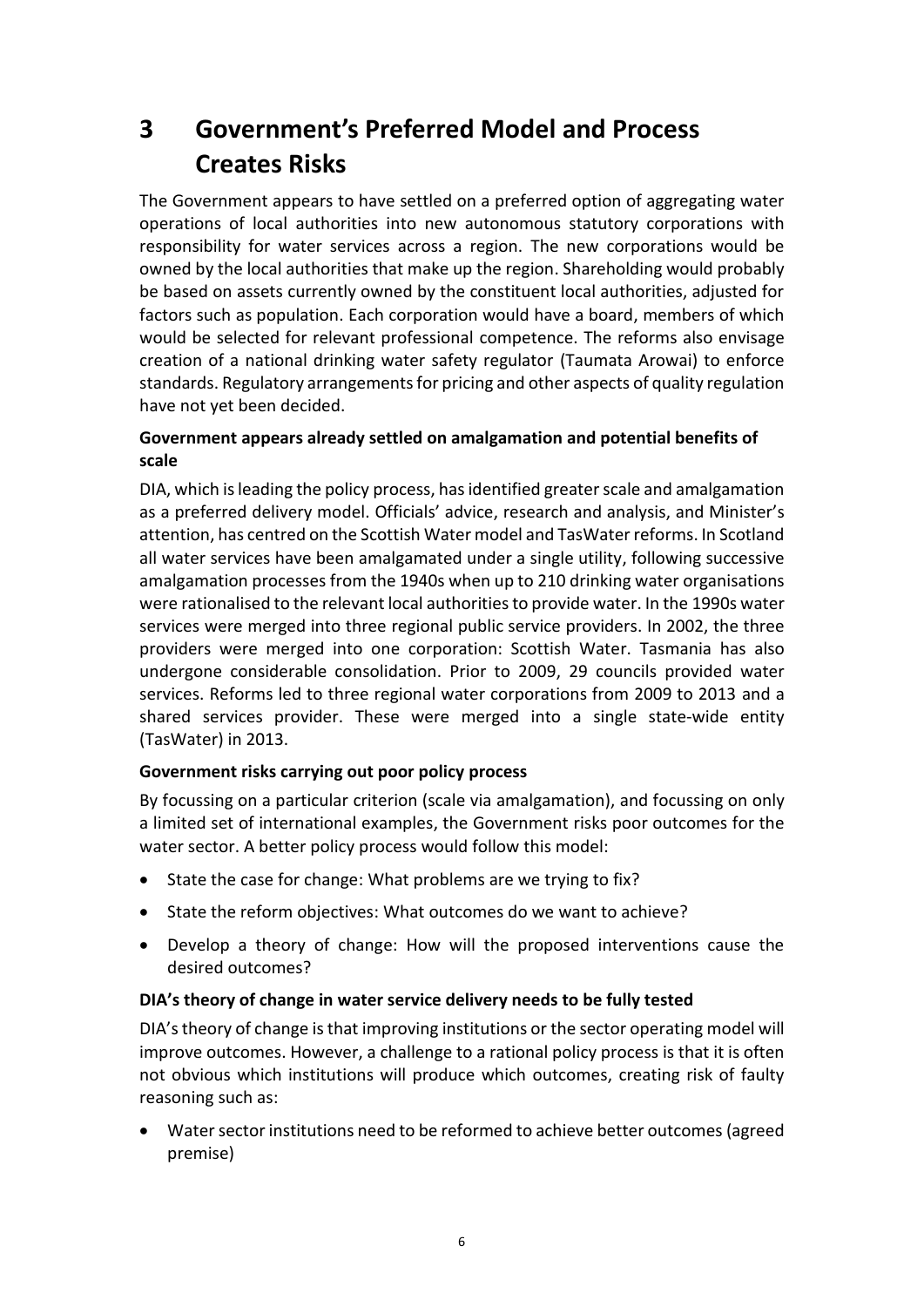• Therefore, DIA's proposed institutional reform should be implemented (false conclusion).

## **LGNZ should insist that reform options are evaluated against agreed criteria or parameters**

Typically, in arguments like this, the person questioning aspects of the proposed reform is characterized as a defender of the status quo. Since it is agreed that the status quo is unsatisfactory, this discredits that person's arguments. To avoid this losing situation, we recommend that LGNZ insist that a range of options be developed, and evaluated against agreed criteria. These criteria cannot simply be the *objectives* of the reform. Various institutional options could be put forward by proponents who *claim* that their preferred model will achieve the objectives. The real requirement is for criteria to judge which institutional forms are most likely to achieve the agreed objectives.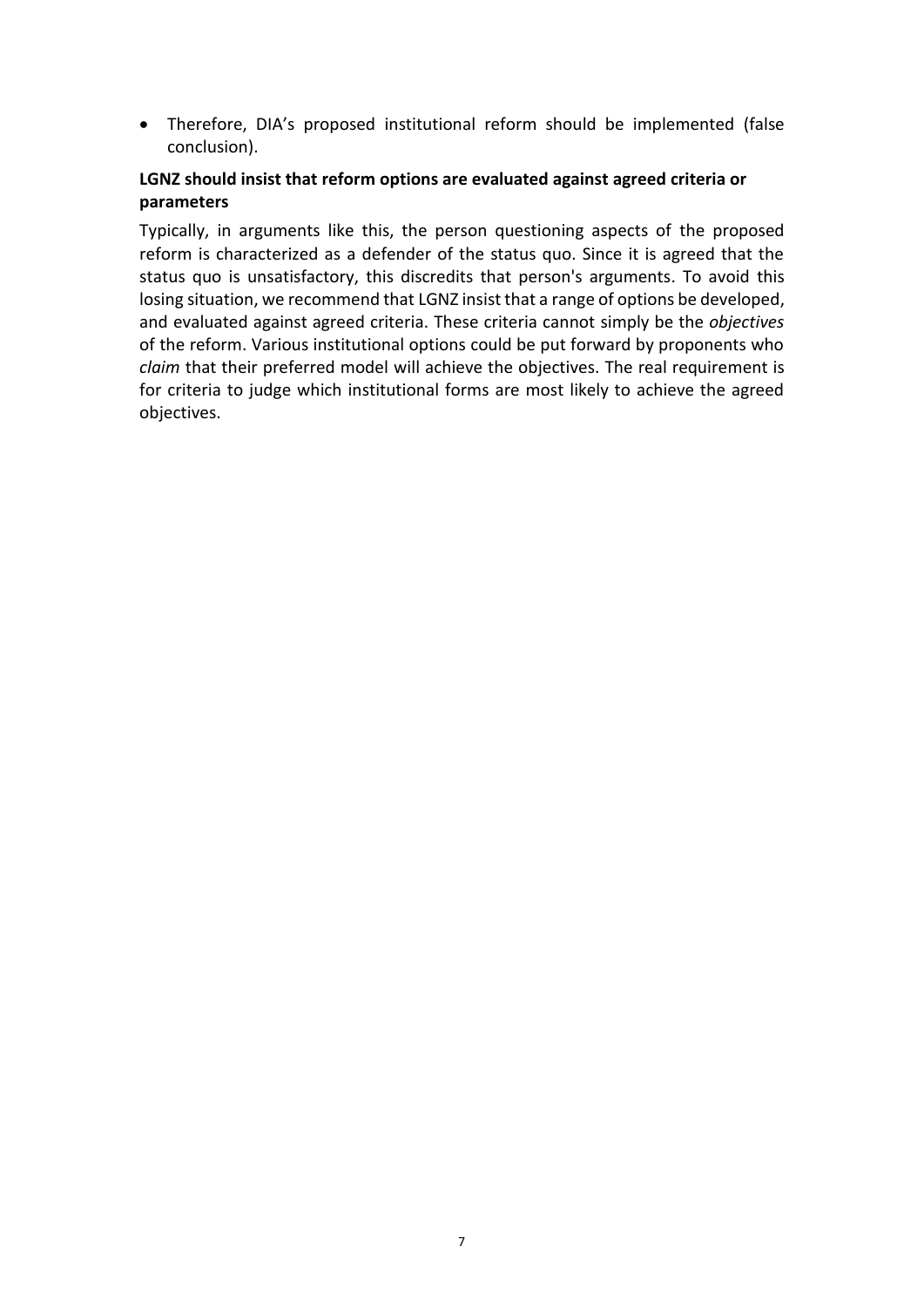# **4 Key Parameters to Assess Best Practice Water Services**

We have identified six key parameters that LGNZ could use to evaluate policy proposals for reforming the water sector. These parameters reflect how global best practice achieves the objective identified above.

## **4.1 Does Proposed Model Achieve Economies of Scale and Scope?**

Economies of scale and scope can provide benefits in the delivery of water services. However, it is important to assess the specific facts of the case, and in the case of reform, judge the actual economies being generated (if any) from the reform interventions.

## **Economies of scale in water services can reduce costs per customer but the evidence needs to be fully explored**

When a firm's scale of production leads to lower average costs, there are economies of scale. Economies of scale are often assumed to exist because water services are generally monopolies with high fixed costs, and additional transmission of water (production) is thought to not add significantly to costs.

However, there are two key questions to ask when evaluating economies of scale in water utilities for structural reforms and amalgamations:

- What is the relevant output to measure to assess existence of economies?
- Are the physical water networks being assessed contiguous or separate?

The relevant output for assessing the existence of economies of scale in a structural reform is the number of connections: Does an increase in number of connections lower the average cost of provision? Here, the evidence needs to be carefully examined. It is not immediately obvious that increasing the number of connections (which have associated capital costs) drives increasing returns to scale. There may be savings in operating costs (for example corporate head office services) on a per customer basis as the number of connections increases. However, this is likely to be a small proportion of the total cost per customer.

It is important to know whether the physical water networks are contiguous or separate because amalgamating networks in a single urban area has different costs to networks separated by long distances. It is not clear that aggregating water services of several discontinuous urban areas (for example, towns in the lower South Island) with vast distances between water networks would deliver economies of scale benefits. Figure 3.1 illustrates two models.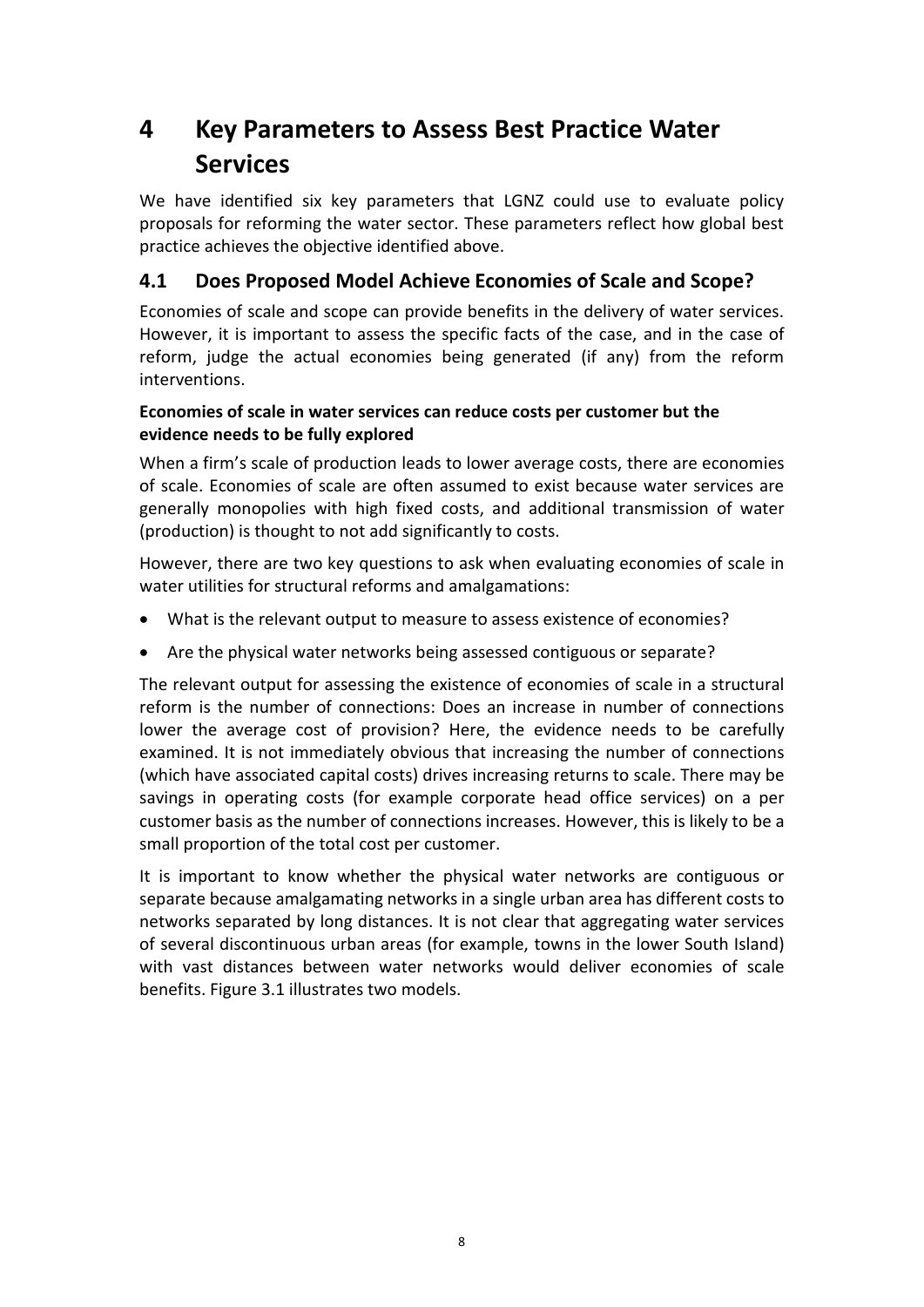## **Figure 4.1: Two Types of Economies of Scale from Aggregation in Water Services**

Simple model: Aggregation of contiguous urban area

Supply is lower cost if one network and one provider serves entire area



More complex model: Aggregation of separate urban areas

Supply may not be lower cost if one provider services entire area. Separate networks remain



The relevant literature for the amalgamation proposal in New Zealand would be on amalgamations of networks that remain discrete (no one is proposing to physically join the water networks of New Zealand's small towns that are not already physically connected). The relevant literature for New Zealand would exclude literature that just shows that serving a larger densely populated area has lower average costs than serving a smaller one. From our review of DIA's evidence base, it seems that this distinction has not been made.

The evidence base ought to include empirical assessment of whether increasing numbers of connections under one water service provider lowers average costs. Data Envelopment Analysis (DEA) one such empirical technique. DEA involves plotting a series of efficiency measures to define an efficiency frontier. For a given case, this frontier can be used to judge if water services become more or less efficient after reforms. DEA could be carried out across countries as well. While there would be a considerable amount of data collection, a lot of this has already been done (for example, OFWAT has data for England and Scotland going back to privatisation). Robust cross-country DEA would be expected to reveal the extent of efficiency benefits over time from actual amalgamations. For example, we would expect such DEA to reveal if Tasmania's amalgamations delivered efficiency benefits over time. DEA analysis could show if the course of reforms from 29 to three to one utility over the 11- year period improved efficiency or not.

In conclusion, economies of scale are important because they can drive down costs where they can be achieved. The focus in the New Zealand policy debate will need to be empirical. There has to be evidence that amalgamation will achieve average cost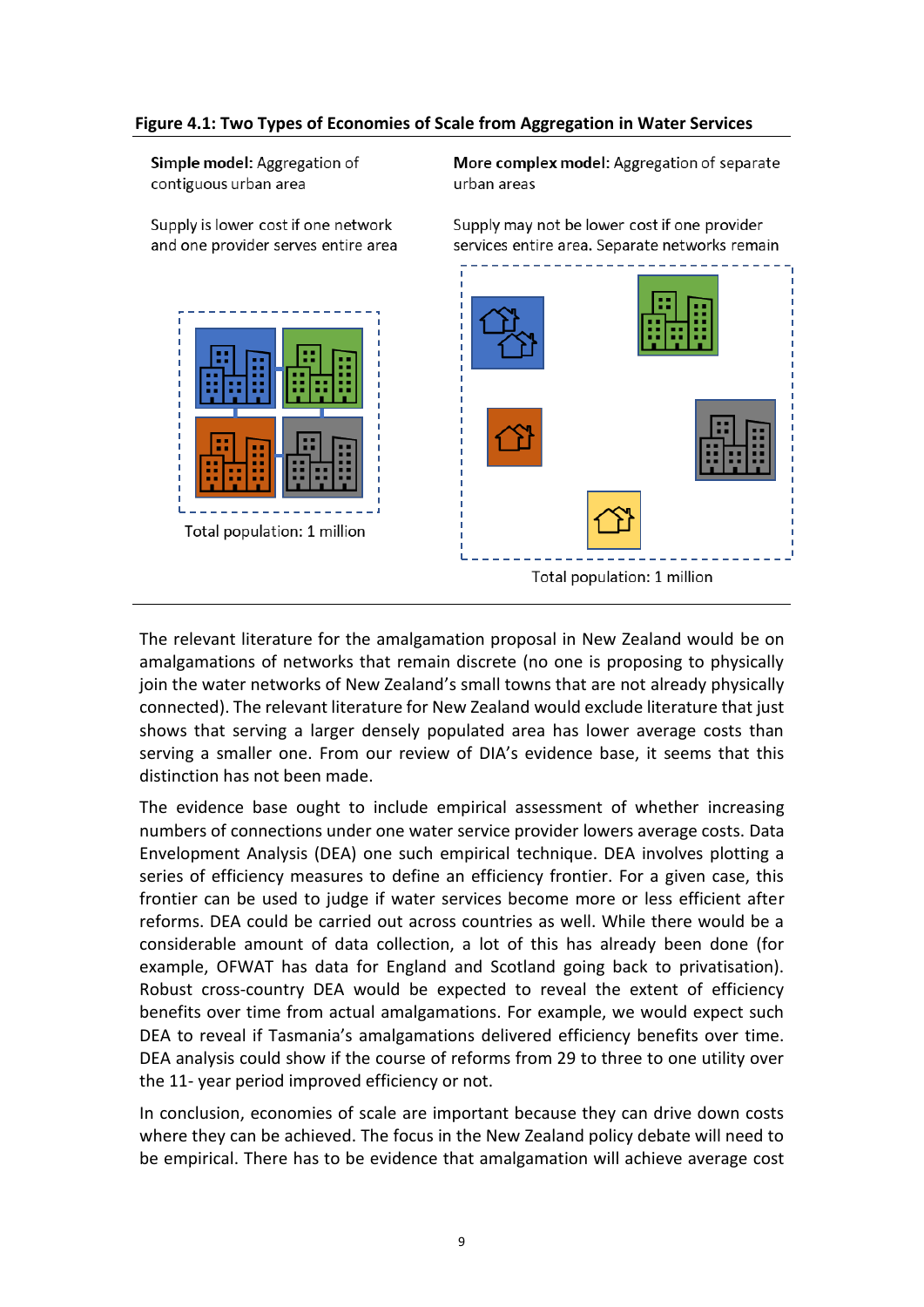reductions (accounting for improvements in quality due to other factors such as additional investment).

## **Economies of scope can exist at both small and large scales**

Economies of scope are a proportionate saving in cost from producing two or more distinct goods. In water services this could be a cost saving from one service provider delivering both the clean drinking water and wastewater services. Economies of scope in water services are more often assumed than empirically verified. For example, it is assumed that coordinating network expansion of both drinking and waste water services would deliver economies of scope.

Economies of scope also exist between water services and other municipal services. This can be true at both small and large entities. Some small councils in New Zealand have one person responsible for "infrastructure" that typically covers water and roads (for example, Buller, Carterton, and South Wairarapa District Councils). Furthermore, New Zealand stormwater networks are closely linked to road engineering and building functions. Removing water services from local authorities could reduce economies of scope.

In conclusion, economies of scope can reduce the average cost of water services. Therefore, close attention will need to be paid to the risk that separating water services from local authorities could increase costs as scope economies are reduced.

## **4.2 Do Water Services Provide Accountability to their Customers and Communities?**

There is a cost and quality trade-off in the provision of water services. It is important that service providers remain accountable to customers for where the service sits on the cost and quality continuum. Customer accountability gives customers the ability to act on concerns and receive the level of service they want for a given price.

Despite common perceptions, water services can be provided over a range of different quality levels. These include:

- Drinking water standards(from minimum health standards to mineral content and taste)
- Wastewater contaminant standards
- Water availability (quantity and seasonal availability)
- Customer service quality.

Water service quality can be highly variable, even above safe minima. Water service can even take on luxury good characteristics. Customers in high-income areas may wish to use more water for gardens (and be willing to pay to avoid sprinkler bans). In contrast, customers in low-income areas may be happy with simply safe, available drinking water. Some consumers may value friendly customer service and prompt attention to faults. In New Zealand, there are differences in how some Iwi wish to have their cultural values in water and waterways reflected. For example, many find discharge of treated wastewater into waterways abhorrent.

Consumers also want to ensure that water services are provided at a fair price. It is therefore important that the cost/quality trade-off is made by an entity, or in a way,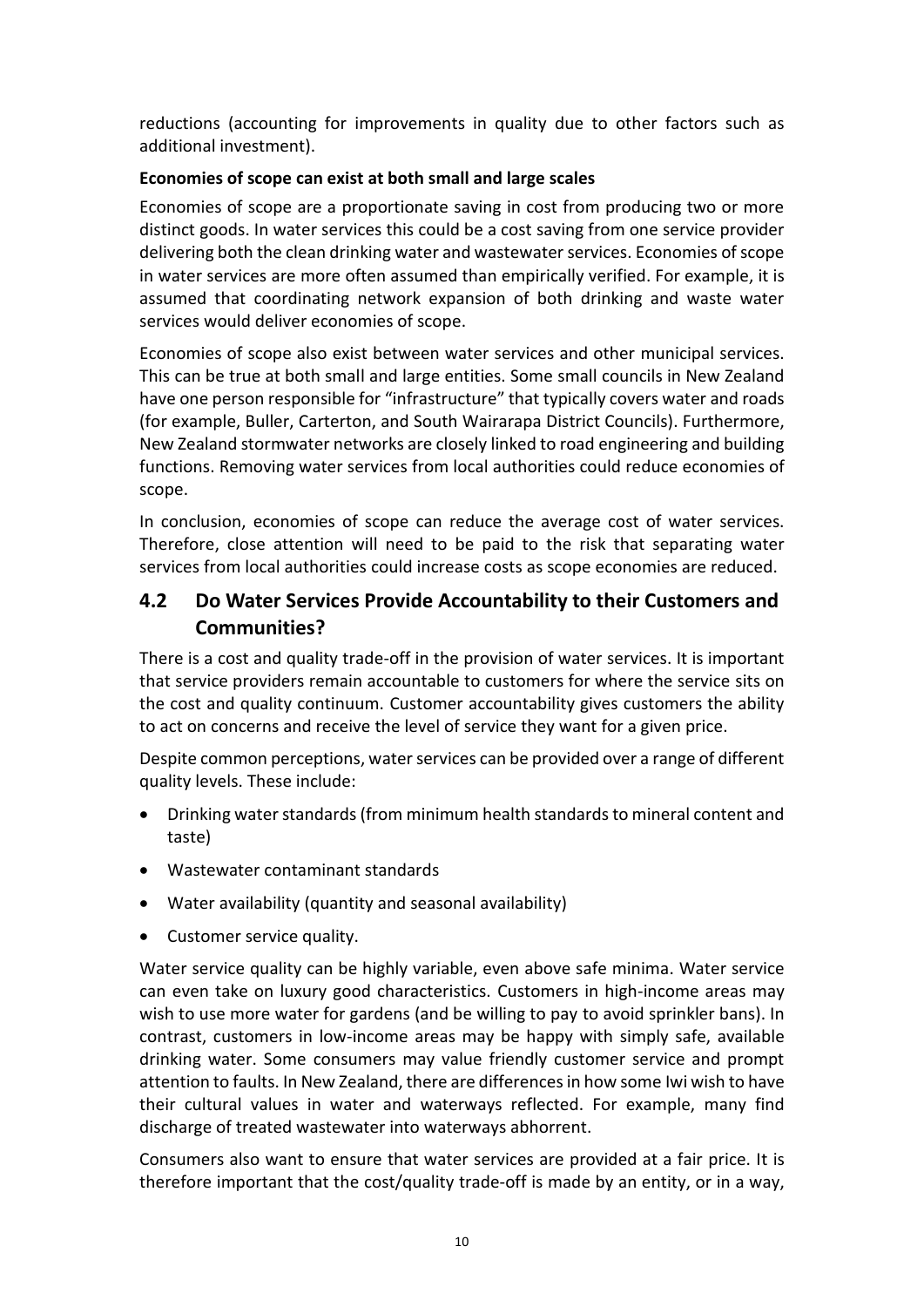that provides accountability to customers. There are several high-level ways to achieve this:

- Local government (current model)
- Independent regulator
- Regional/council-owned entity
- Direct ownership by consumers.

## **Provision by local authorities (similar to current model) has democratic accountability**

Direct ownership and operation of water services by councils/municipalities provides strong customer and community accountability. The customers in the community can have a more direct link to the provider, and can vote for local government representatives that will ensure price and service levels are met. This ensures those charged with governance of the service are incentivised to ensure the water utility serves the community well, and those that fail to do this may be voted out. However, there is some risk that accountability for water services is subservient to political pressures related to other municipal services.

## **Independent regulation of water service providers has some commercial and indirect democratic accountability—only if the regulator performs well**

Regulation is a way of providing public accountability by (natural) monopoly service providers. Regulation can set prices and quality levels. One of the best-known water regulators is OFWAT in the United Kingdom which regulates over 20 public, semipublic and privately-owned utilities. It can enforce regulatory action amounting to many hundreds of millions of pounds in fines. <sup>2</sup> However, when regulators perform poorly, for example by failing to take into account regional preferences, the only recourse available to customers is usually indirect or costly. Customers can vote or complain via democratic representatives in national elections. It is difficult to make water service and price issues stand out alongside the many other national level political issues. Finally, regulators were originally created to modify the behaviours of for-profit companies where the profit incentive provides a driver for efficiency. In the absence of profits (like the proposed New Zealand model), the regulator model may not work as well.

## **Regional or state-owned entities can have commercial accountability to shareholders, but only limited democratic accountability**

Water services can be owned at a regional level and operated under commercial mandates as statutory entities (like SOEs). This model can provide commercial accountability to shareholders (which might represent the interests of the community) and via statutory obligations through public financial reporting and Board accountability to the public-sector shareholders.

Regional or state-owned entities have been tried in the past under the Water Board model in England and Wales. This reflected a general trend in developing countries

 $2$  For example, Thames Water was ordered to pay penalties and payments to customers amounting to GBP 120 million in 2018, about 6 percent of its annual revenues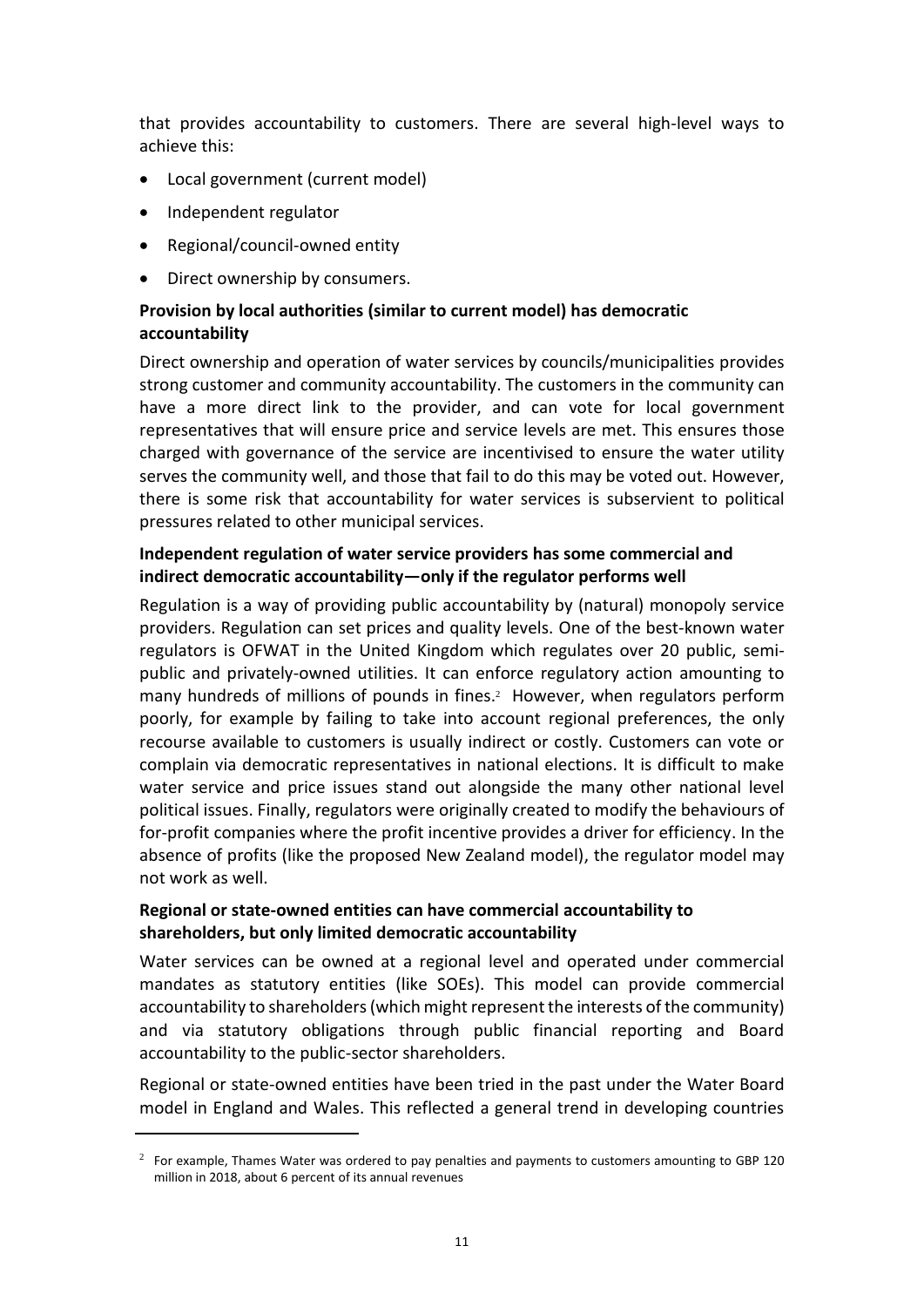from the 1950s to 1980s to integrate water utilities under regional corporations. The model was followed in the developing world in the 1970s.

One notable example of centralisation into regional entities but with a time limit is from the developing world. Brazil undertook centralisation of water utilities with World Bank support in the 1970s. The government encouraged municipal governments to delegate control of their water and sanitation services to newly created state utilities (CESB in Portuguese).<sup>3</sup> Municipal governments did this by issuing concession contracts with fixed terms (usually 15-30 years). Concessions are agreements which delegate the provision of public services from government. The private party assumes operational and maintenance obligations and receives fees or tariffs. These are common in many civil law countries (France and Portugal for example). Despite some successes, by the mid-1990s, many CESBs were unprofitable and inefficient due to a wide range of political and economic factors. Some municipalities chose not to renew the concession contracts with the CESB when they expired, and instead appointed private concessionaires to operate the water services.<sup>4</sup>

## **Direct ownership by consumers can provide more direct accountability**

Cooperative ownership models where consumers own the utility (like many small private water schemes) provide more direct accountability. Corporate governance structures (constitution, Board oversight, shareholder meetings) provides a mechanism for this accountability. Around 20 of the local electricity distribution monopolies in New Zealand are owned by trusts that represent the ownership interest of consumers. The trusts hold elections in the community for trustees. The trustees represent the community's interest in governing the utility.

## **Conclusion on customer and community accountability**

In conclusion, there are various institutional options to give customers and communities accountability for price and quality preferences in water services. The institutional design options need to be evaluated for the extent to which they are likely to be effective in the New Zealand environment.

## **4.3 Does Model Improve Competence of Management and Operations?**

Competent and sophisticated management and operations occur when management meets organisational objectives, uses available resources efficiently, maintains high levels of employee performance and professionalism, and provides excellent service to customers. This is essential to safe, resilient, reliable water services at least cost. Management and operational competence involve basic safety matters, such as ensuring filters are changed or chlorine drips discharge at the correct rate.

Competence can be improved via the following ways:

<sup>3</sup> *Public-Private Partnerships (PPPs) and Concessions of Public Services in Brazil*, Cesar A Guimaraes Pereira (2014); *Building Regulatory Bodies in the Brazilian States*, Adam Joseph Cohon (2013), at page 26.

<sup>4</sup> For example, Sao Paolo's SABESB which otherwise relatively successful even had some municipalities elect not to renew the concession contract. SABESB is listed on NYSE, although the majority of shares are still held by the government.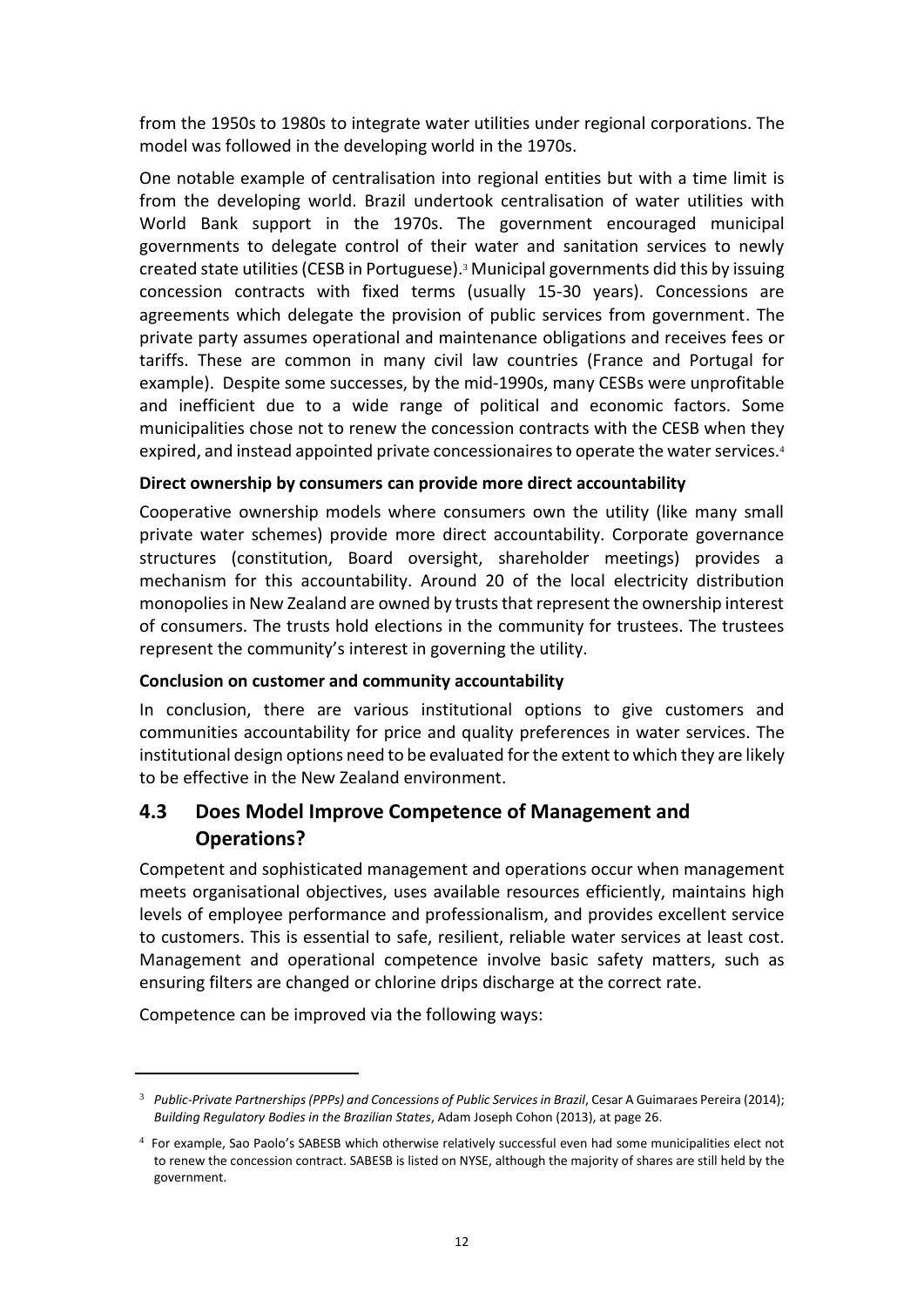- Scale: Castalia's analysis<sup>5</sup> identified that water asset management competence among New Zealand local authorities and providers is correlated with size and scale
- Competition between water services: Whereas a single water service can tend toward a bureaucratic culture, multiple providers that compete to attract skilled staff can result in improved competence.
- Outsourcing: Utilities can hire skilled managers and operations specialists to carry out particular functions, for example where network size does not justify a fulltime position
- Regulatory enforcement: Well-designed regulation can enhance competence if fines or public reprimand incentivise behavioural change
- Profit incentives: Where profits can be generated from improving services, this incentivises managerial and operational competence.

In conclusion, institutional options should be evaluated according to the likelihood and extent that competence of management and operations is improved. There are several ways to achieve this, not all of which necessarily follow from increased size.

## **4.4 Are Providers Reliably Able to Raise Finance Needed for Investment?**

Water providers require access to the lowest, risk-adjusted cost finance available on terms that align with their capital and operating cost needs. The cost of finance is set by the market, and reflects the market's assessment of the provider's ability to earn revenues to repay its lenders. Water services involve high cost assets with long lives and lumpy investment. Financing instruments like bonds need to reflect a long-term investment horizon.

Financing barriers can prevent efficient investment, including investment for future growth. For example, the water services of many councils in New Zealand are constrained in accessing finance due to overall indebtedness levels of the council's consolidated balance sheet, and caps imposed by credit rating agencies that, if breached, would increase the cost of debt.

Financing models exist that overcome these barriers. Revenue bonds are one example because these link interest payments directly to the revenues of the project being financed. Creditors hold security over the pledged revenues. These bonds are uniquely rated by credit ratings agencies and other creditors. Stand-alone, non-consolidated water utilities are common overseas. These can access debt under general obligations bonds at higher levels than New Zealand water services. This is because creditors and the wider market believe that municipal or state governments will not bail out the utility.

In conclusion, access to adequate finance is essential to meeting investment needs. Various barriers can artificially constrain water services' borrowing. Reform options

 $5$  Castalia. (2017). Three waters asset management maturity in New Zealand. Available at: [www.dia.govt.nz/diawebsite.nsf/Files/Three-watersdocuments/\\$file/Castalia-ThreeWaters-Asset-](http://www.dia.govt.nz/diawebsite.nsf/Files/Three-watersdocuments/$file/Castalia-ThreeWaters-Asset-Management-Maturity-in-NZ-(final-report)-Oct-2017.pdf)[Management-Maturity-in-NZ-\(final-report\)-Oct-2017.pdf](http://www.dia.govt.nz/diawebsite.nsf/Files/Three-watersdocuments/$file/Castalia-ThreeWaters-Asset-Management-Maturity-in-NZ-(final-report)-Oct-2017.pdf)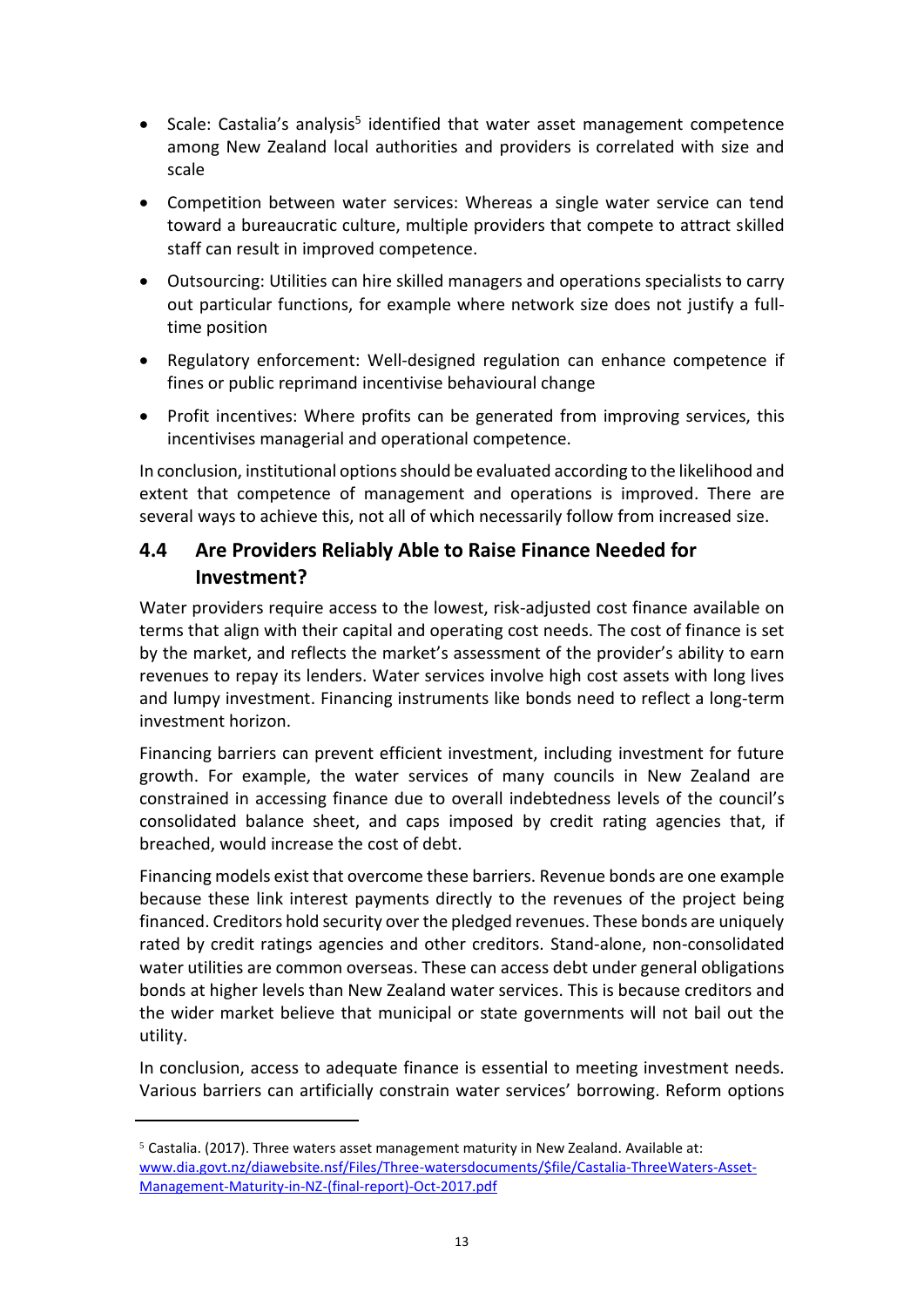should be assessed for the extent to which water service providers can access finance that reflects the riskiness and revenues of the water business and its projects alone.

## **4.5 Are Incentives Aligned with Objectives?**

This criterion refers to the institutional settings that incentivise those charged with governance and management of the water service to make decisions that achieve the overarching objective. The incentives can be short- or long-term. Ideally, both shortand long-term incentives are aligned with the objectives.

Short-term incentives of governance and management can be aligned via performance contracts and financial targets. Institutional incentives generally arise from accountability to shareholders. A profit motive generally ensures short-term incentives are aligned.

Long-term incentives can also be aligned, with more care. Long-term incentives are a challenge in any institution, especially where assets have long-lives and investment needs are over decades. One key issue is ensuring long-term capital investment is sufficient. The benefits of capital investment in water services can emerge over long periods of time, well after management personnel have moved on. Therefore, institutional settings, such as ownership interests or regulation, need to ensure that management are incentivised to make costly capital expenditure even where the benefits will not produce immediate returns. Regulation can ensure long-term incentive alignment via statute. For example, the Commerce Commission must "promote the long-term benefit of consumers" <sup>6</sup> when regulating electricity lines, gas pipelines and telecommunications businesses, and other monopolies with long-term asset lives.

In conclusion, incentive alignment can follow from financial or contractual incentives in the short-term, and require more care in the long term through institutional design.

## **4.6 Will Model be Flexible and Adapt to Change and New Information?**

Flexibility and adaptability to change and new information is desirable in water service providers. While water services are generally long-lived and high capital cost businesses, technology, customer preferences, and society's expectations can change. For example, growth or decline can change investment needs. Society's environmental expectations can change, for example the change from historical attitudes to discharge of waste into the environment. These changes or new information require water services to adapt in response.

Providers that are closer to customers can generally adapt more easily due to better local knowledge and understanding. Institutional settings can also ensure dynamism and responsiveness to customer demands over time. The example of Brazilian municipalities in section 4.2 above shows how time limitations on institutional arrangements can be valuable.

It may also be desirable for changes over time in the boundaries between service providers, or their respective size and scale. Rather than locking in geographical

<sup>6</sup> Part 4, section 52A (Purpose of the Part), Commerce Act 1986.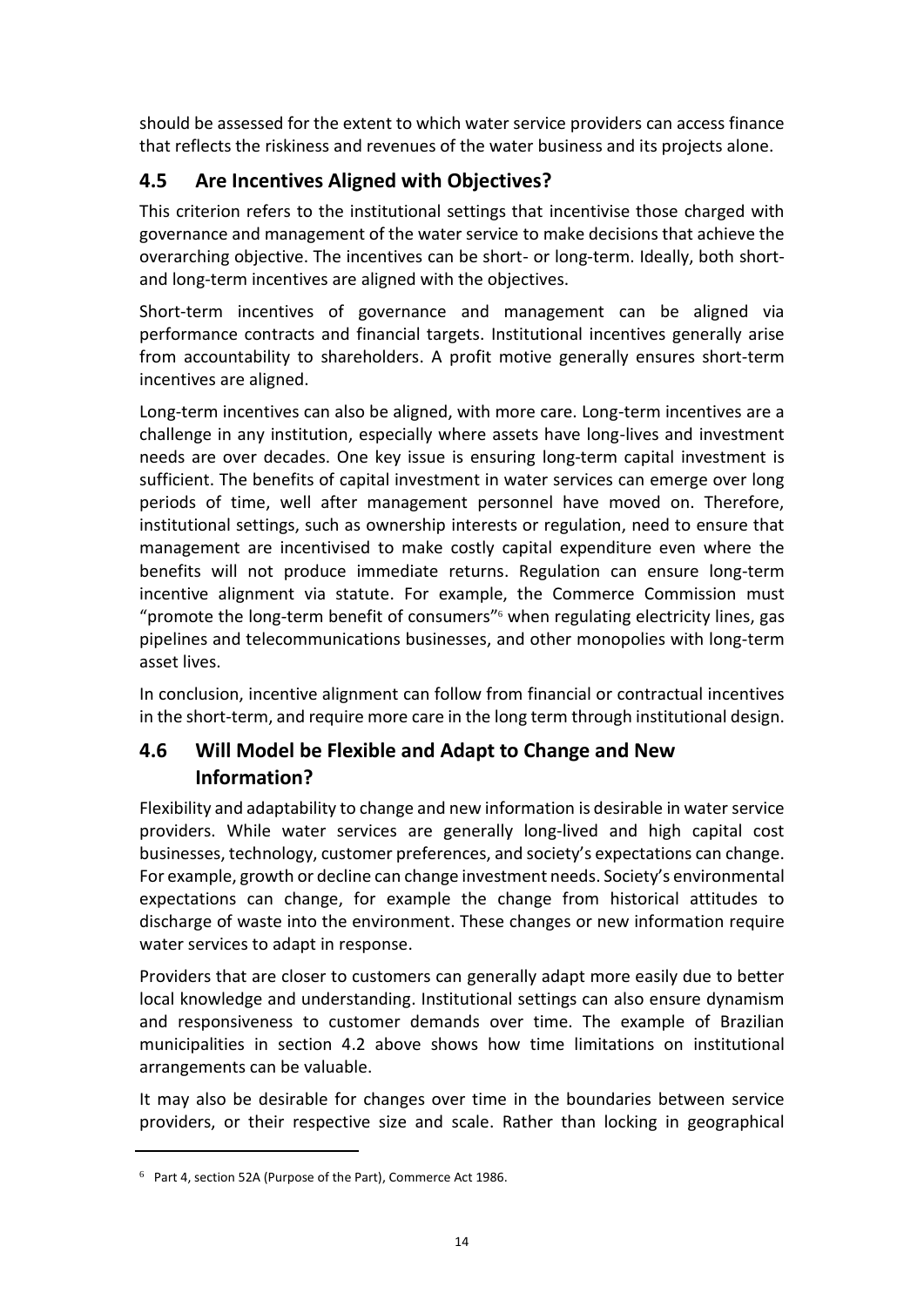boundaries as permanent features, it can be desirable to preserve the option for water services to change size and form over time. For example, as Auckland grows beyond the geographical boundaries of the historical Auckland region, it might make sense for parts of the water systems in Waikato or Northland to join the Auckland system.

In conclusion, institutional settings should be assessed on the extent that these are responsive to change and new information.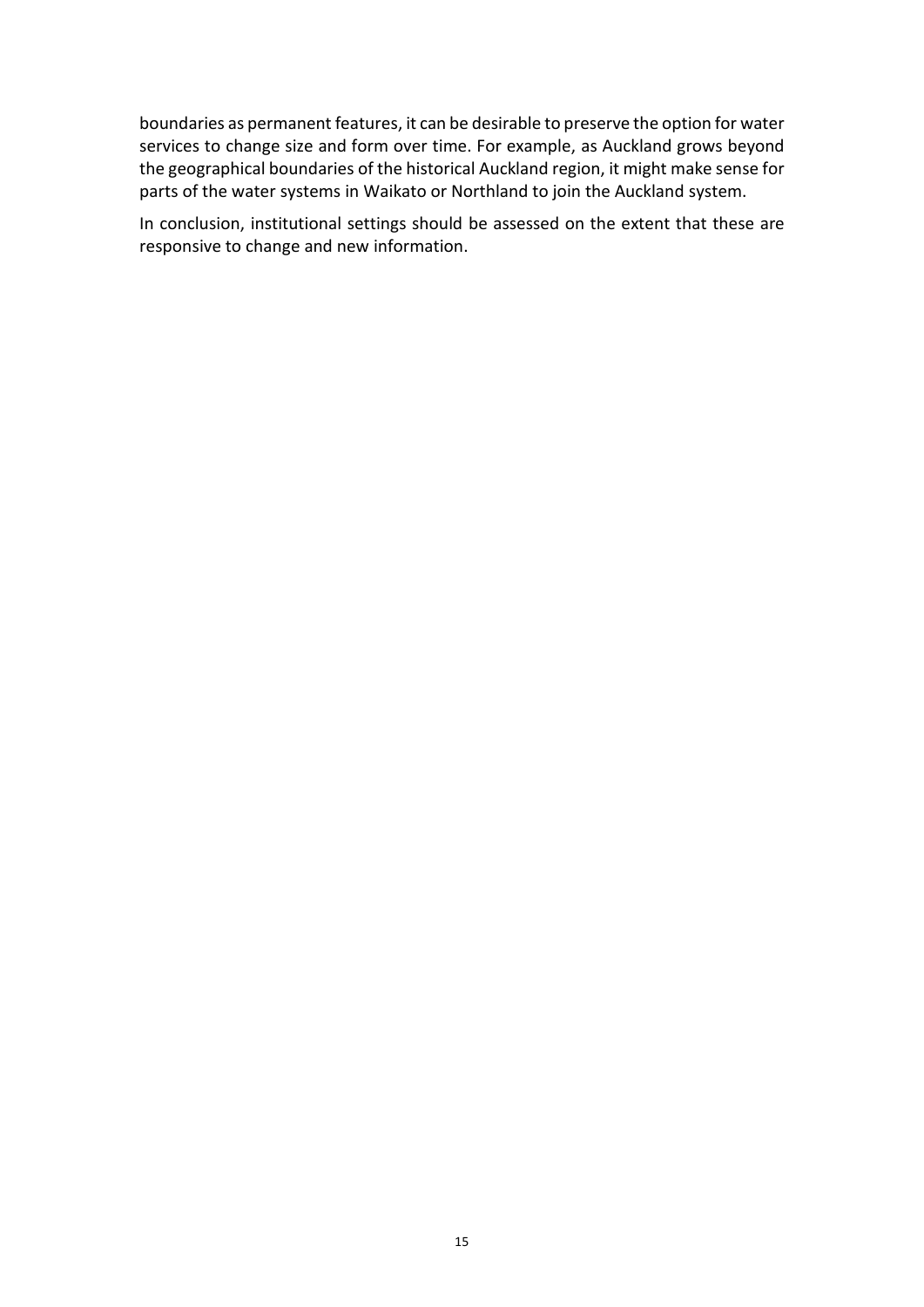## **Appendix A—Castalia Water Sector Experts**

Our team includes David Ehrhardt, Dylan James, Andreas Heuser and Erwin Ricketts. Short biographies are set out below:

## **David Ehrhardt, Chief Executive**

Mr. David Ehrhardt is Castalia's Chief Executive and a recognized expert in developing innovative thinking on sector reforms and private sector participation.

David is among the world's leading authorities on water sector restructuring. Qualified in both law and economics, he wrote the World Bank's Sourcebook on Urban Water Governance, authored the Explanatory Notes on Water Regulation, and played a major role in drafting the Water PPP Toolkit. In his 25 years of advising on institutional and regulator reform in the water sector, he has worked for leading utilities, regulators, governments, and private investors.

He has designed capital expenditure plans, and advised on financing and deliver those plans, so as to meet service coverage and security goals at least cost. He has assisted Essex Water and Severn Trent in the United Kingdom, Melbourne Water and the Hobart Water Board in Australia, and Watercare in New Zealand in these matters.

As an institutional and organizational specialist, David has developed management turn-around plans, business plans, and institutional reforms for more than 30 water utilities. Mr Ehrhardt is also highly experienced in evaluating water investments from an economic and financial perspective, and is recognized as a world leader in design of PPP contracts, particularly in the water sector.

David began his career at the New Zealand Treasury working on the privatization of the electricity sector and design of energy markets.

## **Dylan James, Director**

Mr. Dylan James has more than 20 years of experience as a regulatory, policy, and strategy specialist, particularly in regulatory design and evaluation, environmental regulation and cost benefit analysis. Qualified in economics and business strategy, Dylan also advises companies and Governments on the economic and financial viability of infrastructure investments by assisting with demand assessments, financial analysis, and asset valuations. His work has included a range of commercial strategy, regulatory, and investment advice.

Dylan has recently delivered economic evaluation projects on water quality regulation for the Ministry for the Environment, economic evaluations of options in the wholesale reform of the Sultanate of Oman's water sector, analysis of asset management sophistication in the water sector for Department of Internal Affairs, evaluation of wastewater treatment options in Cook Islands as well as a range of projects for World Bank, Asian Development Bank, Otago Regional Council, New Zealand Treasury, and the Ministry of Business, Innovation and Employment. Dylan applies his well-developed understanding of microeconomics to the problems faced in environmental regulation, infrastructure and government sectors to help clients make good strategic, policy, and investment decisions.